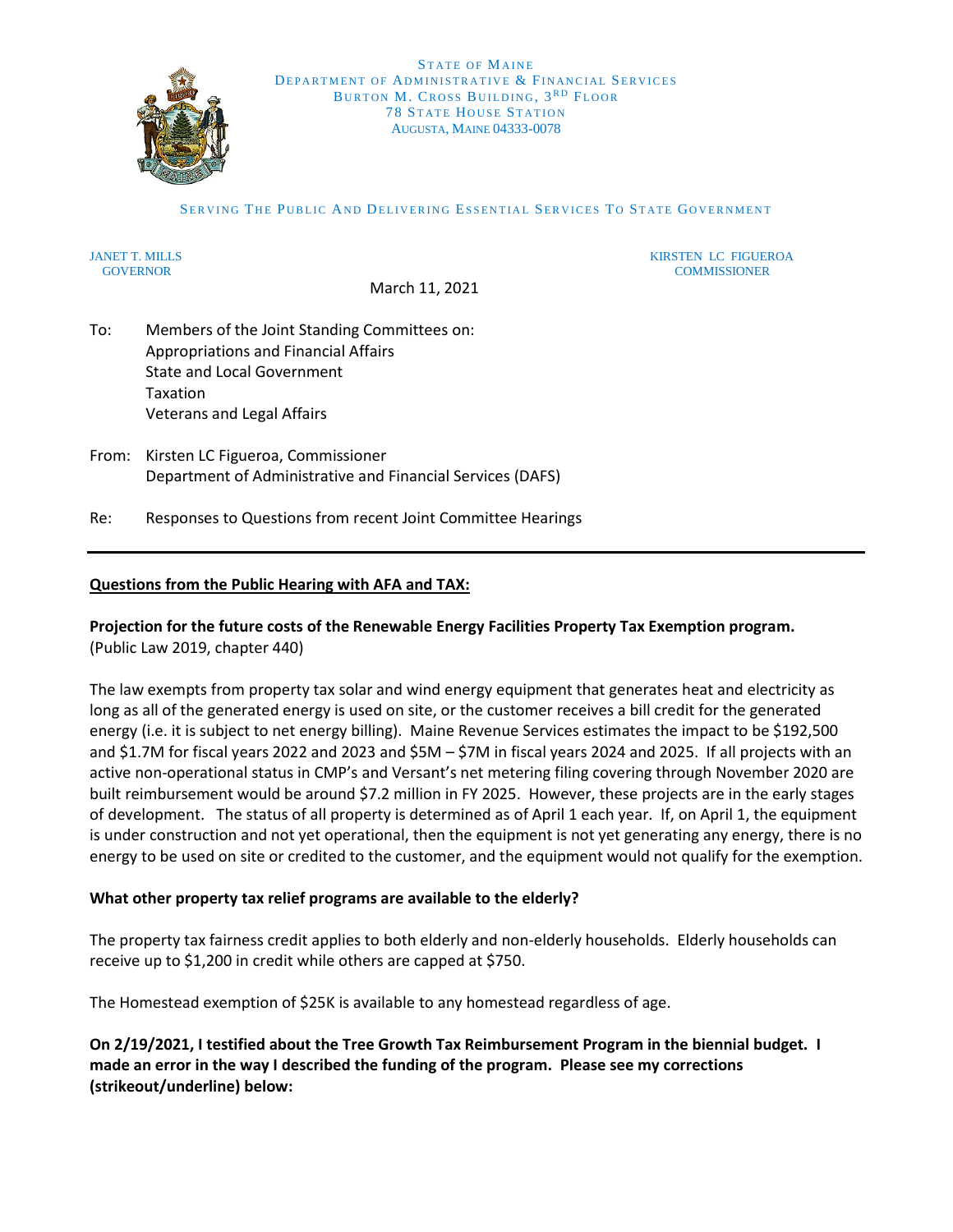On page **A-36** is the **Tree Growth Tax Reimbursement** program with a baseline budget of \$7.6 million per year.The purpose of this program is to help moderate municipal property tax rates for municipalities that experience reduced valuations due to the mandated use of lower current use values in place of higher advalorem values. The reduced valuation on forestland causes a general shift in local tax burden to non-classified property because the lower taxable valuation base produces a somewhat higher property tax rate.

Unlike other property tax reimbursement programs, the Tree Growth Tax Reimbursement program is authorized by the Constitution and is not subject to the amendment mandating reimbursement by the State. The State reimburses municipalities for revenue loss associated with the program. Article IV, Part Third, Section 23 of the Maine Constitution requires that the Legislature reimburse municipalities for at least 50% of the property tax revenue loss associated with statutory exemptions or credits enacted after April 1, 1978. However, because the Tree Growth current use program is specifically authorized by the Constitution as an exception to the requirement that all property be assessed at just value, reimbursement is not constitutionally mandated. The State does by statute (36 M.R.S. § 578) reimburse municipalities for a portion of the revenue loss associated with the program.

For tax year 2019, there were approximately 3.6 million classified acres included in more than 24,000 parcels in municipalities statewide reimbursed through the program.

Although not reimbursed through this program, there are an additional 7.5 million acres of classified forestland in the Unorganized Territory.

### **Representative Pierce requests a copy of BGS' comprehensive file of known data related to harmful contaminants contained in and around workspaces.**

This report, sorted by date, lists environmental projects by building and the result of those projects. Information in the report is used by staff to assess if previous similar reports were made or if there are particular hazards they should be aware of when beginning other projects in the area.

Link to report from BGS: [Environmental Projects Listing](https://gcc02.safelinks.protection.outlook.com/?url=https%3A%2F%2Fwww.maine.gov%2Fdafs%2Fbgs%2Fsites%2Fmaine.gov.dafs.bgs%2Ffiles%2Finline-files%2FEnvironmental%2520Projects%2520Listing.xlsx&data=04%7C01%7CJennifer.Merrow%40maine.gov%7Cc59a035a227f49b7c88e08d8e01867d8%7C413fa8ab207d4b629bcdea1a8f2f864e%7C0%7C0%7C637505742729902226%7CUnknown%7CTWFpbGZsb3d8eyJWIjoiMC4wLjAwMDAiLCJQIjoiV2luMzIiLCJBTiI6Ik1haWwiLCJXVCI6Mn0%3D%7C1000&sdata=%2BpMDmkr5FS5obe%2BZhQ42vVQZN6RrfdAoL8NXNgEfCGM%3D&reserved=0)

### **Representative Pierce requested a copy or update from the vendor's separate analysis and inventory of all state facilities to include "catch up, keep up and build up" maintenance and renovation information.**

This is an ongoing effort, and will include observations and recommendations from our vendor, Sightlines, on the State of Maine's building infrastructure, capital investment levels, and investment targets as compared to peers and the vendor's database. We will update AFA and SLG when this report is complete.

### **Representative Corey asked: is State office space under-utilized? What is the square footage of owned versus leased space? Can we break this down by city?**

1. State-owned space

The State's major hub of owned space is in the Greater Augusta area (Augusta, Hallowell, Vassalboro), with close to 2 million square feet of employee-occupied space in 54 buildings. DAFS manages these facilities.

The Controller's Office, Risk Management Division, maintains a list of 4,200 facilities throughout the State, specifying the agency responsible for them. These range from docks to fish hatcheries. The list includes buildings under the Community College System, the University of Maine System, Maine Maritime Academy and all agencies, and can be sorted for areas of interest.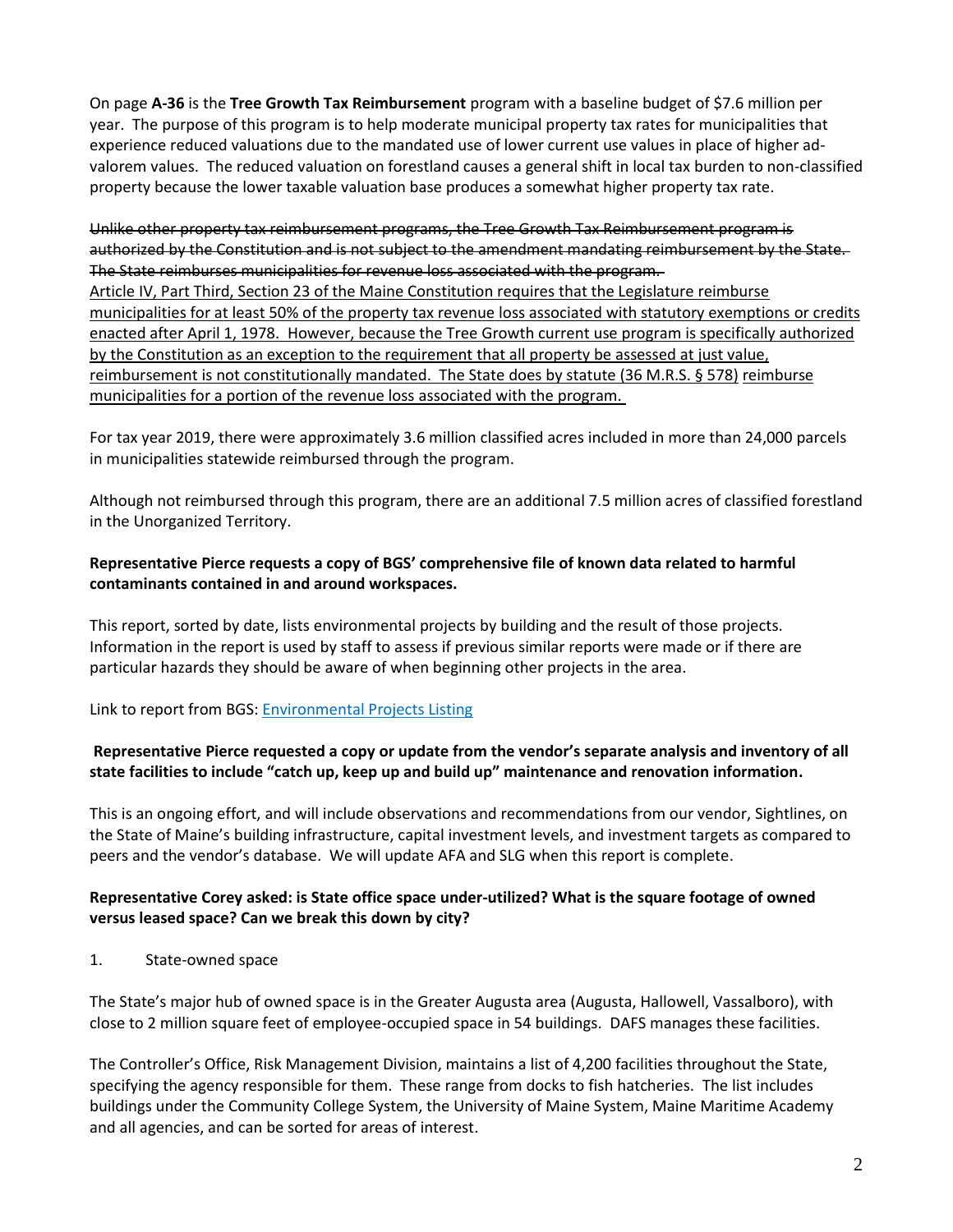Buildings at the Dorothea Dix Psychiatric Center comprise about 400,000 square feet, with 200,000 used for psychiatric treatment and the balance either vacant or managed by the BGS Leased Space Division.

## 2. Leased space

The Division of Leased Space is currently administering 269 active leases for office, warehouse, garage, storage, tower and training purposes—in the service of 37 state agencies, and across 68 different municipalities and 5 unorganized territories. The Division's leasing portfolio includes 1,748,398 square feet of leased space (excluding towers and associated access roads and rights of way).

A list of municipalities where State leases are located can be found here: Copy of [Leases by city](https://gcc02.safelinks.protection.outlook.com/?url=https%3A%2F%2Fwww.maine.gov%2Fdafs%2Fbgs%2Fsites%2Fmaine.gov.dafs.bgs%2Ffiles%2Finline-files%2FCopy%2520of%2520Leases%2520by%2520City.xlsx&data=04%7C01%7CJennifer.Merrow%40maine.gov%7Cc59a035a227f49b7c88e08d8e01867d8%7C413fa8ab207d4b629bcdea1a8f2f864e%7C0%7C0%7C637505742729902226%7CUnknown%7CTWFpbGZsb3d8eyJWIjoiMC4wLjAwMDAiLCJQIjoiV2luMzIiLCJBTiI6Ik1haWwiLCJXVCI6Mn0%3D%7C1000&sdata=u9K98e3SosVwwcGsw8Z7LSAfgrc6MSRMafEIxOy5za8%3D&reserved=0)

## 3. Is State office space under-utilized?

Leased space is not underutilized; rather, it is carefully managed. If an agency finds that it has excess space, the lease will be amended to reduce square footage or when renewed, the footprint will be reduced in size. In some cases, agencies will relocate to smaller facilities or co-locate in other agency buildings.

In State-owned space, the BGS space management office is constantly looking for empty cubicles or other spaces for temporary employees, interns, contractors and the like. Such space is difficult to find. Space is not underutilized, as it is constantly evaluated for efficient "fit" with agency program needs. On the contrary, many agencies work in overcrowded spaces.

An overwhelming percentage of State employees have teleworked during the pandemic. Accordingly, many State-owned and leased buildings were not fully occupied during the past year. Lower occupancy gave DAFS the opportunity to study several overcrowded agency spaces. One agency had such a successful experience with telework that the number of workstations was reduced permanently, and the square footage occupied by the agency decreased. This provides an opportunity to move employees from other severely overcrowded space into the newly available space.

It is likely that some amount of telework will continue post-pandemic. This will relieve stressed, cramped workspaces and provide some "breathing room." It should be noted, even as agencies/employees shift more permanently to telework, it will likely not be full time and so we will be planning for "shared-withothers" space at their state space for office days.

## **How long did it take to accumulate the funding for the \$104 payments made under the Property Tax Relief Fund?**

State Treasurer Beck responded during the meeting indicating that the fund accumulated over approximately 7 years.  Funding accumulated in the Property Tax Relief Fund through the 'cascade'.  Revenue performance in excess of budget was the driving factor.

#### **Questions from the FY21 Work Session with TAX:**

## **Representative Terry asked how many municipalities receive payments from Revenue Sharing II (Disproportionate Tax Burden Fund).**

According to the Office of the State Treasurer, 488 total municipalities receive Revenue Sharing I, Revenue Sharing II or both. Of those 488 municipalities, 416 receive Revenue Sharing II.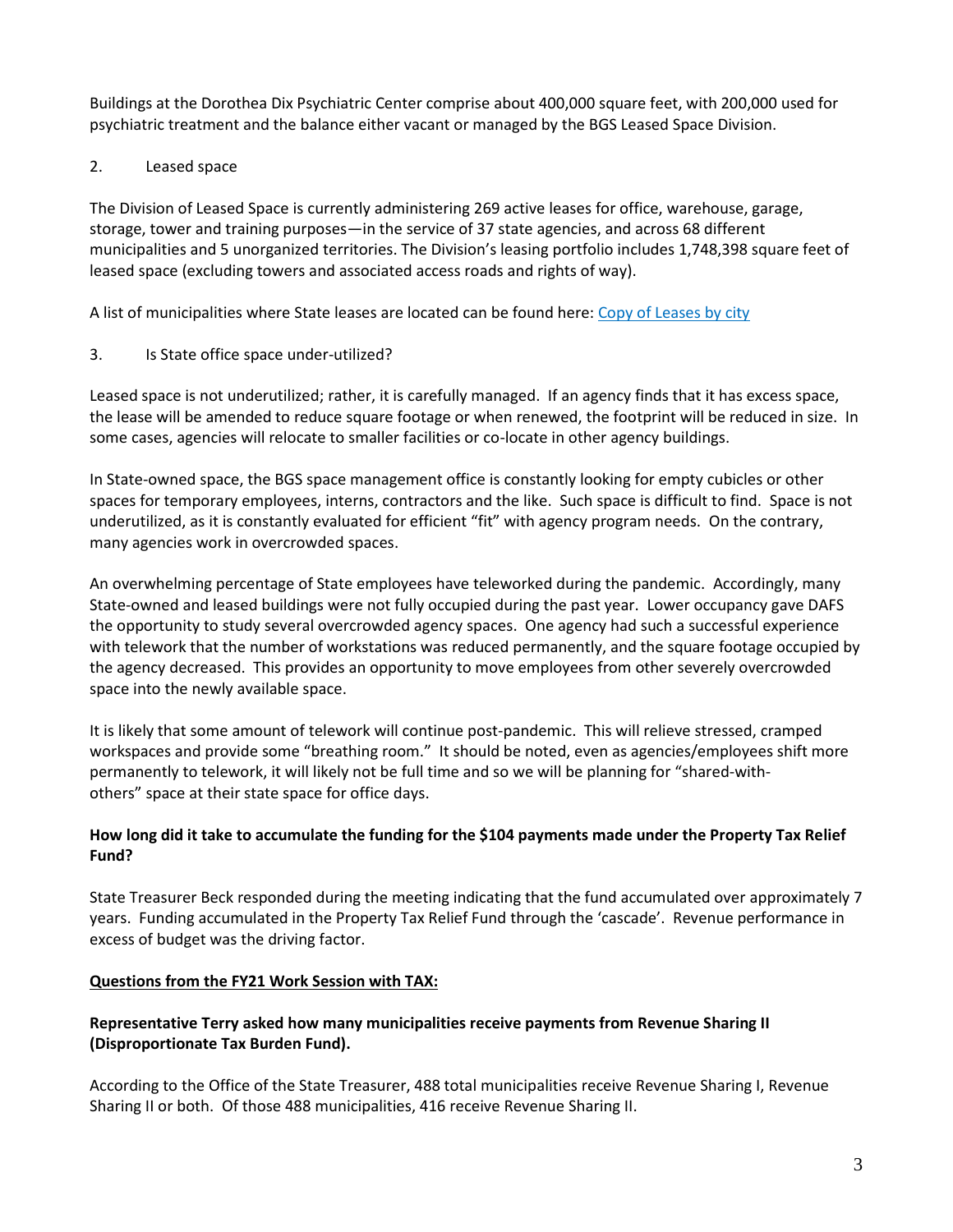#### **Questions from the Public Hearing with AFA and VLA:**

## **Representative Corey asked about the General Fund revenues collected related to marijuana excise and sales taxes versus the cost of the Adult Use program.**

The Adult Use Marijuana program 'went live' on September 8, 2020 with retail sales beginning on October 9<sup>th</sup>.

| FY2021 Revenues (actual as of 3/2/21) \$1,889,239 |             |
|---------------------------------------------------|-------------|
| FY2019 Expenses (actual)                          | \$384.783   |
| FY2020 Expenses (actual)                          | \$1,631,321 |
| FY2021 Appropriation (budget)                     | \$2,389,043 |

#### **Questions from the Public Hearing with AFA and SLG:**

#### **Representative Hymanson asked about the Workday project:**

### **Does the subscription rate for the Workday product include only those components of the system to be used by the State of Maine?**

We have subscribed to a selection of Workday modules, but not the entire system. We are only charged subscription fees for the modules we have chosen to use. Annual subscription fees are calculated based on the number of active employees in the system and are \$1.5M per year.

Modules that we are using include: Human Capital Management (includes onboarding, position assignment, salary and wage schedules, etc.), Cloud Connect for Benefits, Recruiting, Payroll, and Time Tracking.

## **On March 3 rd , Representative Fecteau asked about Workday Professional Services staff. During AFA's** Supplemental vote on March 4<sup>th</sup>, Representative Fecteau alleged "probable sexual misconduct" at **the Workday Project:**

DAFS is aware of comments made during a Legislative public hearing, alleging what was characterized as "probable sexual misconduct" on the Workday project. This public announcement was the first time we had been made aware of this alleged impropriety. The Department takes these allegations seriously and has launched a full and complete investigation. The Bureau of Human Resources is working with the Office of the Attorney General on this matter.

DAFS is aware of a letter to the Government Oversight Committee that contains this same allegation and also expresses concern about potential "fraud, waste, and/or abuse" of government resources within the Workday project. We recently contracted with a third-party to provide an independent assessment of the long-standing effort, and have been working with the Office of the Attorney General on a contract dispute in regard to Workday implementation – and we will continue to work with the Office of the Attorney General to find resolution.

Workday is two things:

- A. A software-as-a-service (SaaS) financial and human resources capital management platform, for which we pay a subscription fee per user.
- B. A company which offers its consulting and professional services to implement the software.